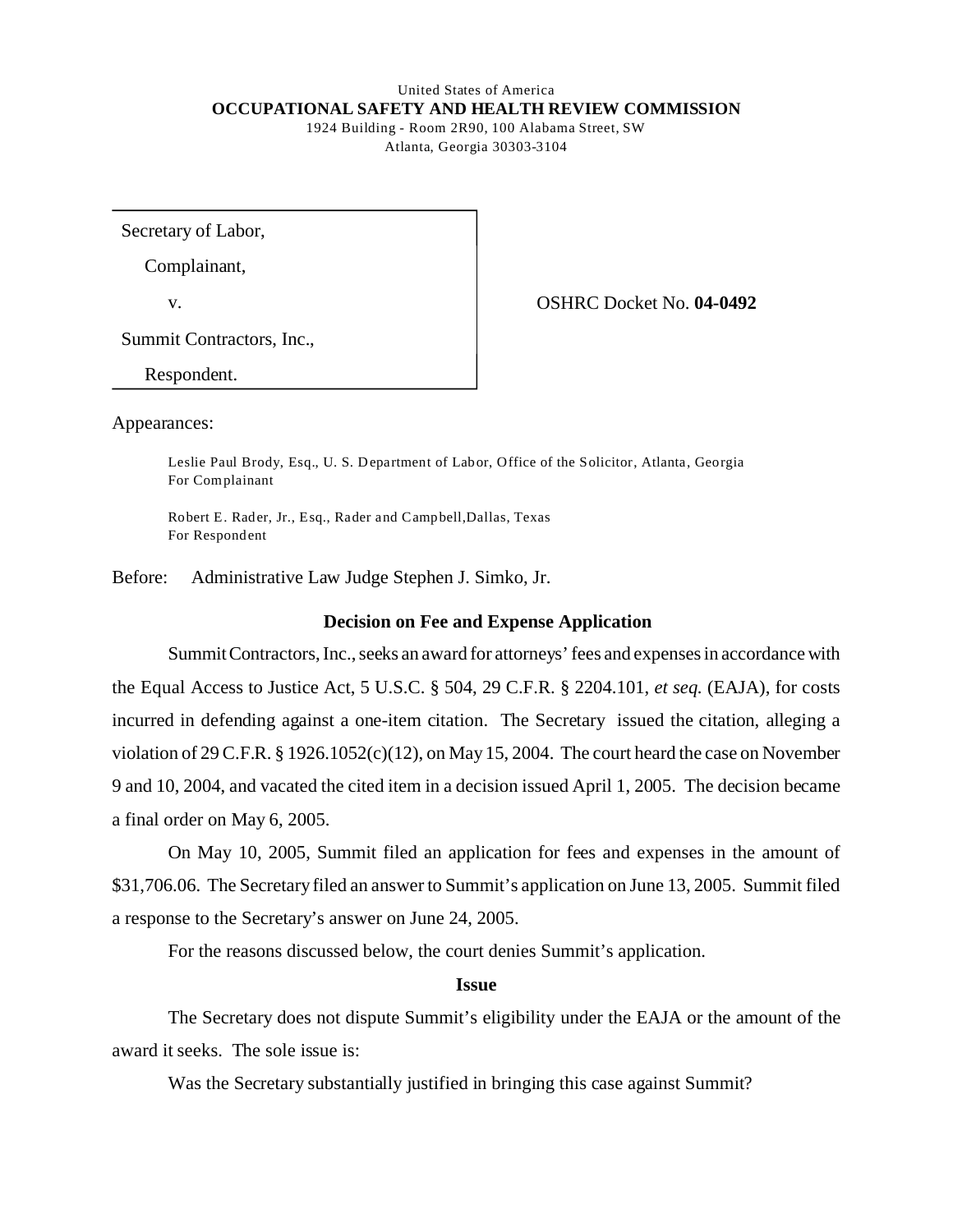## **Findings of Fact**

Summit, as general contractor, supervised several subcontractors on the Tuscany Lakes Apartments construction project. Tuscany Lakes comprises fourteen three-story apartment buildings, plus a clubhouse, maintenance building, and laundry building. The construction project covered a  $\frac{1}{2}$  mile by  $\frac{1}{2}$  square mile area.

As the general contractor, Summit had four full-time employees on the job: general superintendent Patrick White and assistant superintendents Michael White, Kevin Bass, and Vincent Reali. Summit contracted with Workers Temporary Staffing, Inc. (WTS), to send out a crew of day laborers as needed.

On October 27, 2003, per Summit's request, WTS sent out a crew of four laborers. The crew's driver was George Province. The other three laborers were Antonio Chevre, Kevin Isom, and Gordon Beyette. When the crew arrived at the construction site, driver Province took the work order into Summit superintendent Patrick White's trailer. White issued the specific work instructions for the day. He told Province that he and his crew needed to clean up trash around the lake shore, the clubhouse, and the buildings around the lake near Building 1. The WTS crew proceeded to the assigned area.

Shortly before noon, laborer Isom told assistant superintendent Bass that the WTS crew had finished with its assigned task and asked, "Do you want us to go around Building 2?" Bass replied, "Yes" (Tr. 389). The WTS laborers proceeded inside Building 2 and began cleaning. They followed their normal procedure, which was to start at the top of the three-story building and work down. Beyette was sweeping the stairway clear of debris. As he was sweeping the mid-landing between the second floor and third floor, he apparently backed up and stepped off the mid-landing, falling 15 feet to the floor below. Beyette died at the scene. The guardrail that had been nailed in place at the mid-landing had been removed. Beyette was not using any other form of fall protection.

Compliance officer Nancy Hodensius investigated the fatality. She interviewed a number of employees, including WTS laborer Kevin Isom. Based upon her recommendation, the Secretary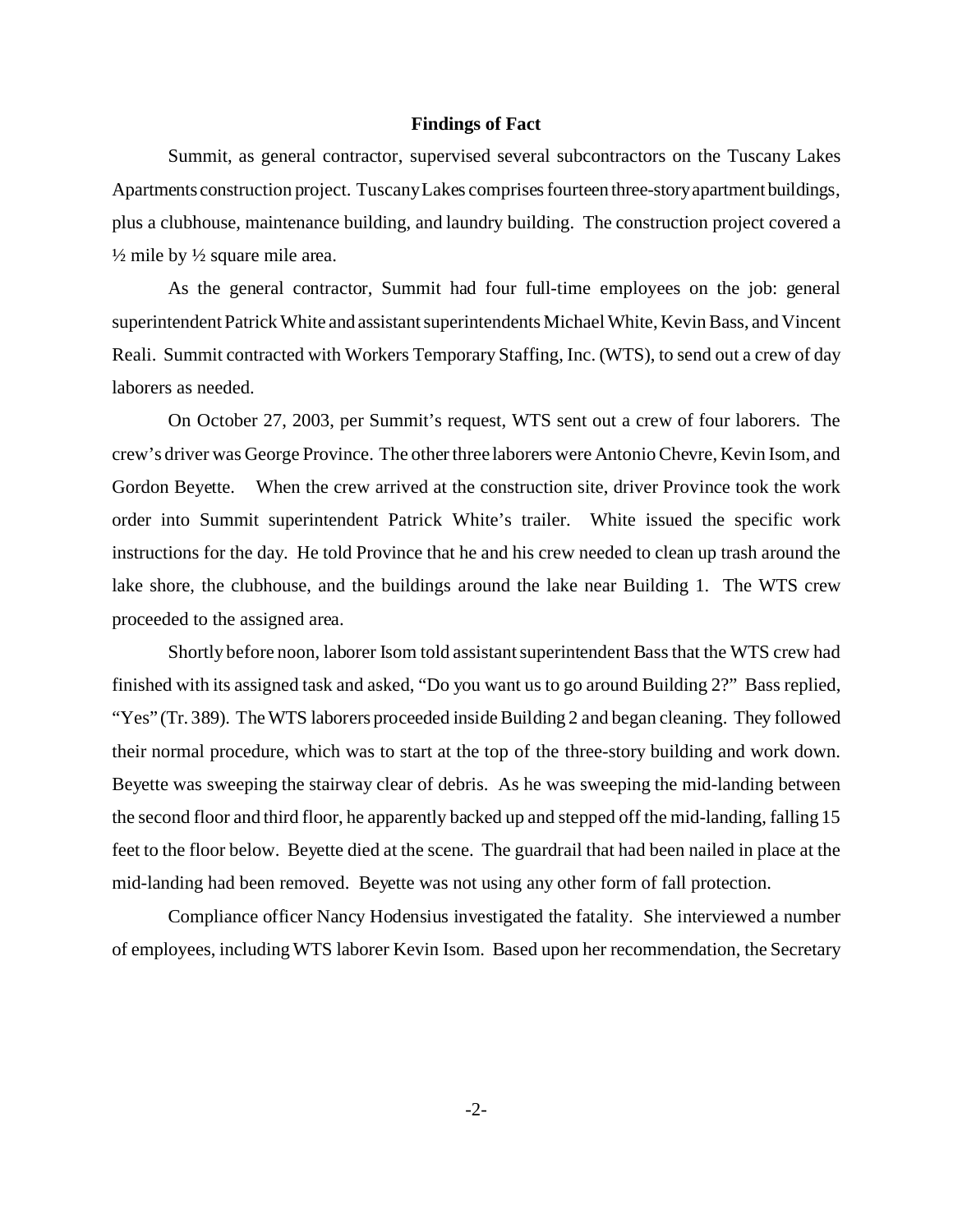issued a citation to Summit alleging a violation of 29 C.F.R.  $\S 1926.1052(c)(12).$ <sup>1</sup> The Secretary's position at the hearing was Summit knew WTS employees were working in Building 2, and should have known the guardrail was missing from the mid-landing from which Beyette fell.

# **Principles of Law**

## EAJA

Commission Rule 2204.101 provides:

The Equal Access to Justice Act, 5 U.S.C 504, provides for an award of attorney or agent fees and other expenses to eligible individuals and entities who are parties to certain administrative proceedings (called "adversary adjudications) before the Occupational Safety and Health Review Commission. An eligible party may receive an award when it prevails over the Secretary of Labor, unless the Secretary's position in the proceeding was substantially justified or that special circumstances make an award unjust.

Commission Rule 2204.106(a) provides in pertinent part:

The position of the Secretary includes, in addition to the position taken by the Secretary in the adversary adjudication, the action or failure to act by the Secretary upon which the adversary adjudication is based. The burden of persuasion that an award should not be made to an eligible prevailing applicant because the Secretary's position was substantially justified is on the Secretary.

Commission Rule 2204.201(a) provides in pertinent part:

The application shall show that the applicant has prevailed and identify the position of the Secretary that the applicant alleges was not substantially justified.

#### **Eligibility**

The party seeking an award for fees and expenses must submit an application within 30 days of the final disposition in an adversary adjudication. 5 U.S.C. § 504(a)(2). The prevailing party must meet the established eligibility requirements before it can be awarded attorneys' fees and expenses. Commission Rule 2204.105(b)(4) requires that an eligible employer be a "corporation . . . that has a net worth of not more than \$7 million and employs not more than 500 employees."

<sup>&</sup>lt;sup>1</sup> Section 1926.1052(c)(12) provides:

Un protected sides and edges of stairway landings shall be provided with guardrail systems. Guardrail systems criteria are contained in subplot M of this part.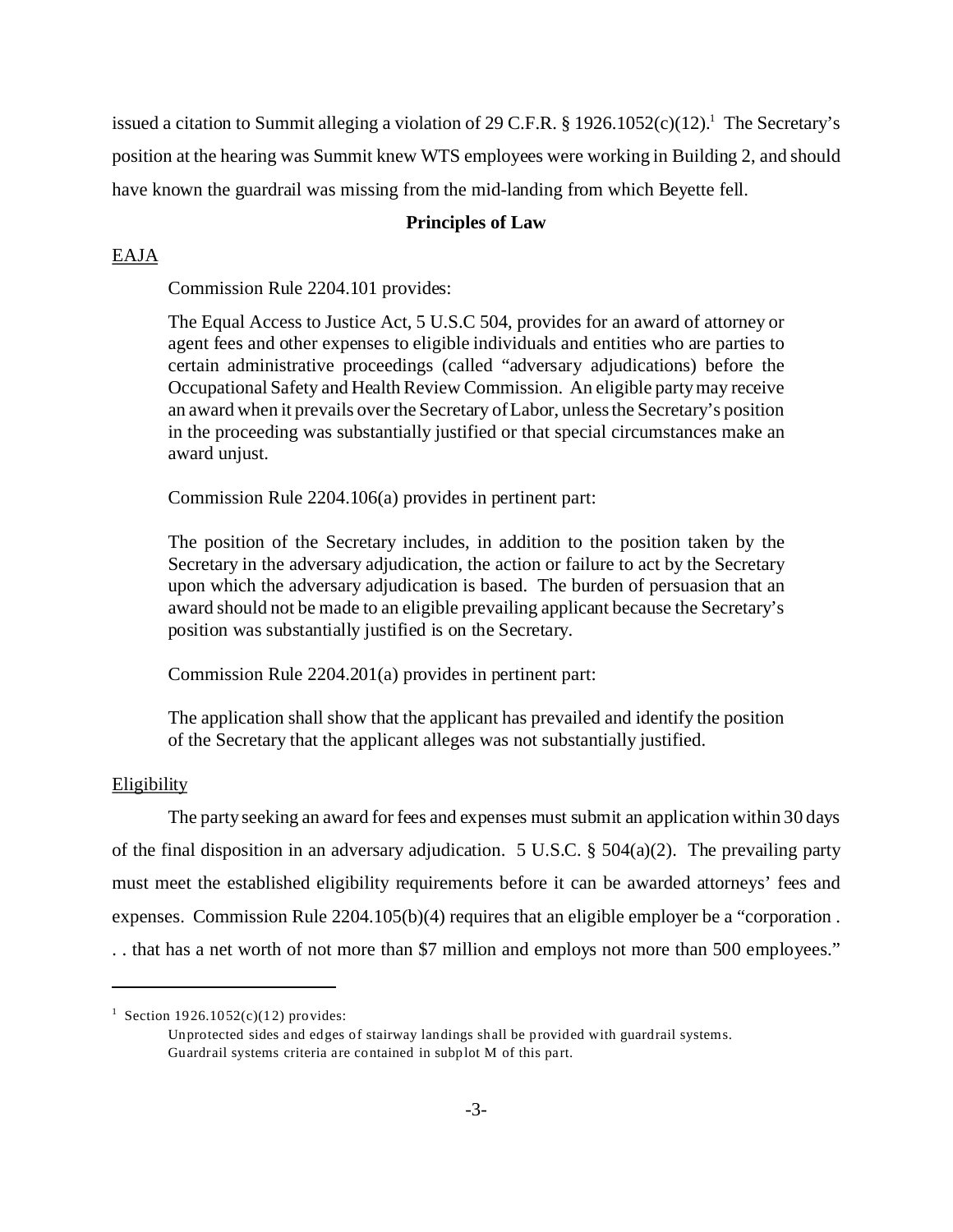Commission Rule 2204.105(c) provides, "For the purpose of eligibility, the net worth and number of employees shall be determined as of the date the notice of contest was filed." Commission Rule 2204.202 (a) requires the applicant to "provide with its application a detailed exhibit showing the net worth of the applicant as of the date of the notice of contest "that provides full disclosure of the applicant's assets and liabilities and is sufficient to determine whether the applicant qualifies under the standards in this part."

## Prevailing Party

Section 504(a)(2) of 5 U.S.C. provides:

A party seeking an award of fees and other expenses shall within thirty days of the final disposition in the adverse adjudication submit to the agency an application which shows that the party was the prevailing party.

## Substantially Justified

The Secretary must prove that her position in bringing this case was substantially justified. "The test of whether the Secretary's action is substantially justified is essentially one of reasonableness in law and fact." *Mautz & Oren, Inc.,* 16 BNA OSHC 1006, 1009 (No. 89-1366, 1993). The reasonableness test comprises three parts. The Secretary must show: (1) that there is a reasonable basis for the facts alleged, (2) that there exists a reasonable basis in law for the theory it propounds, and (3) that the facts alleged will reasonably support the legal theory advanced. *Gaston v. Bowen, 854 F.2d 379, 380 (10<sup>th</sup> Cir. 1988).* 

## **Analysis**

The Secretary does not dispute Summit's assertion that it employed 200 employees and had a net worth of less than \$ 7 million on the date of its notice of contest (see Attachment B to Summit's EAJA Application). The Secretary concedes Summit meets the eligibility requirements under the EAJA. The Secretary also concedes Summit prevailed in her proceeding against it. The Secretary disputes Summit's claim she was not substantially justified in citing it for violating 29 C.F.R. § 1926.1052(c)(12).

Beyette died after falling from an unguarded mid-landing. Summit supervised the construction of the Tuscany Lakes project generally, and its supervisors personally instructed the WTS crew. Compliance officer Hodensius interviewed Kevin Isom and wrote down his statement.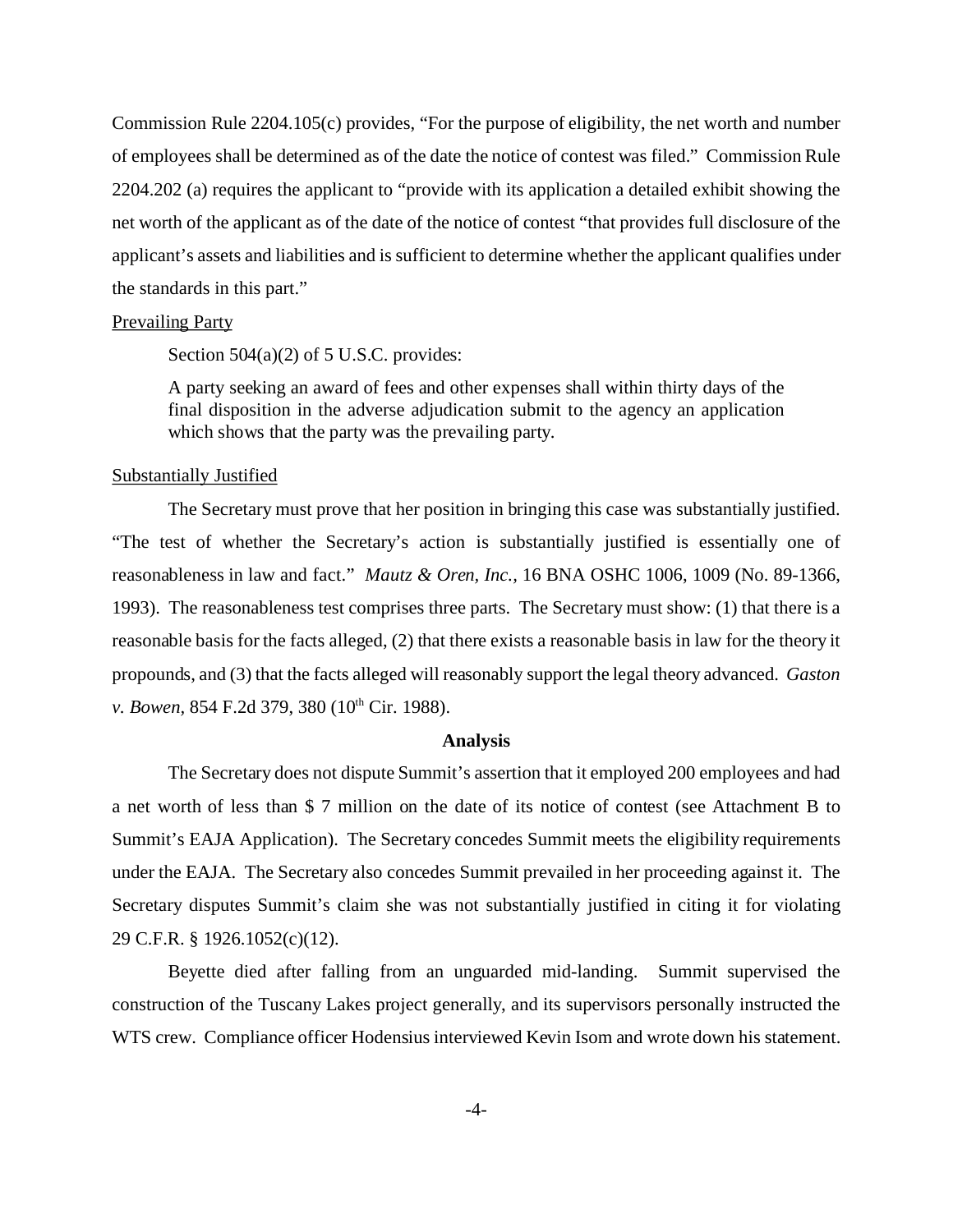Hodensius asked Isom where he was told to work. Isom replied, "Just one of the buildings. Start at the top and work our way down. This is the building where the accident happened" (Tr. 37-38). Hodensius interviewed Bass. Hodensisu stated Bass told her Isom asked if Bass wanted the WTS crew "to do Building 2, or words to the effect, and he said, 'yes'" (Tr.141).

Despite Bass's ambiguous statement, Summit argues its superintendents informed Hodensius during her investigation that none of them had instructed the WTS crew to enter Building 2. Summit believes this is sufficient to remove any justification for the Secretary to prosecute the case. But it is not unusual for supervisory personnel to deny any wrongdoing on their part in the course of an OSHA inspection. Hodensius could reasonably conclude Summit's supervisors, who had a vested interest in denying knowledge of the WTS crew's presence in Building 2, were less credible than Isom.

The facts gathered by Hodensius during her inspection substantially justified her recommendation to the Secretary to cite Summit for 29 C.F.R. § 1926.1052(c)(12). These facts also justified the Secretary's decision to go forward to the hearing. The Secretary had a witness, Kevin Isom, who stated Summit's supervisory personnel instructed him and the WTS crew to enter Building 2. Isom also stated there were no guardrails in Building 2. Under these circumstances, the Secretary's belief she could establish a *prima facie* case that Summit violated § 1926.1052(c)(12) was substantially justified.

This court's decision finding the Secretary failed to establish her case hinged on finding Isom a less credible witness than the witnesses called by Summit. This court stated, "Isom's demeanor ranged from nervous to combative, and his testimony was a times confusing or selfcontradictory" (Decision, p. 7). In the Secretary's words, Isom "succumbed to the pressure of the trial" (Secretary's answer, p.10). The formal proceeding clearly unnerved and distressed Isom. Summit's witnesses, on the other hand, appeared well-prepared and told consistent stories. It is difficult to predict whether witnesses will perform smoothly, as Summit's witnesses did, or will be so rattled they testify poorly, as Isom did. In recognition of this reality, the Commission has held, "[A] case which truly turns on credibility issues is particularly ill-suited for the reallocation of litigation fees under the EAJA." *Consolidated Construction, Inc.,* 16 BNA OSHC 1001, 1006